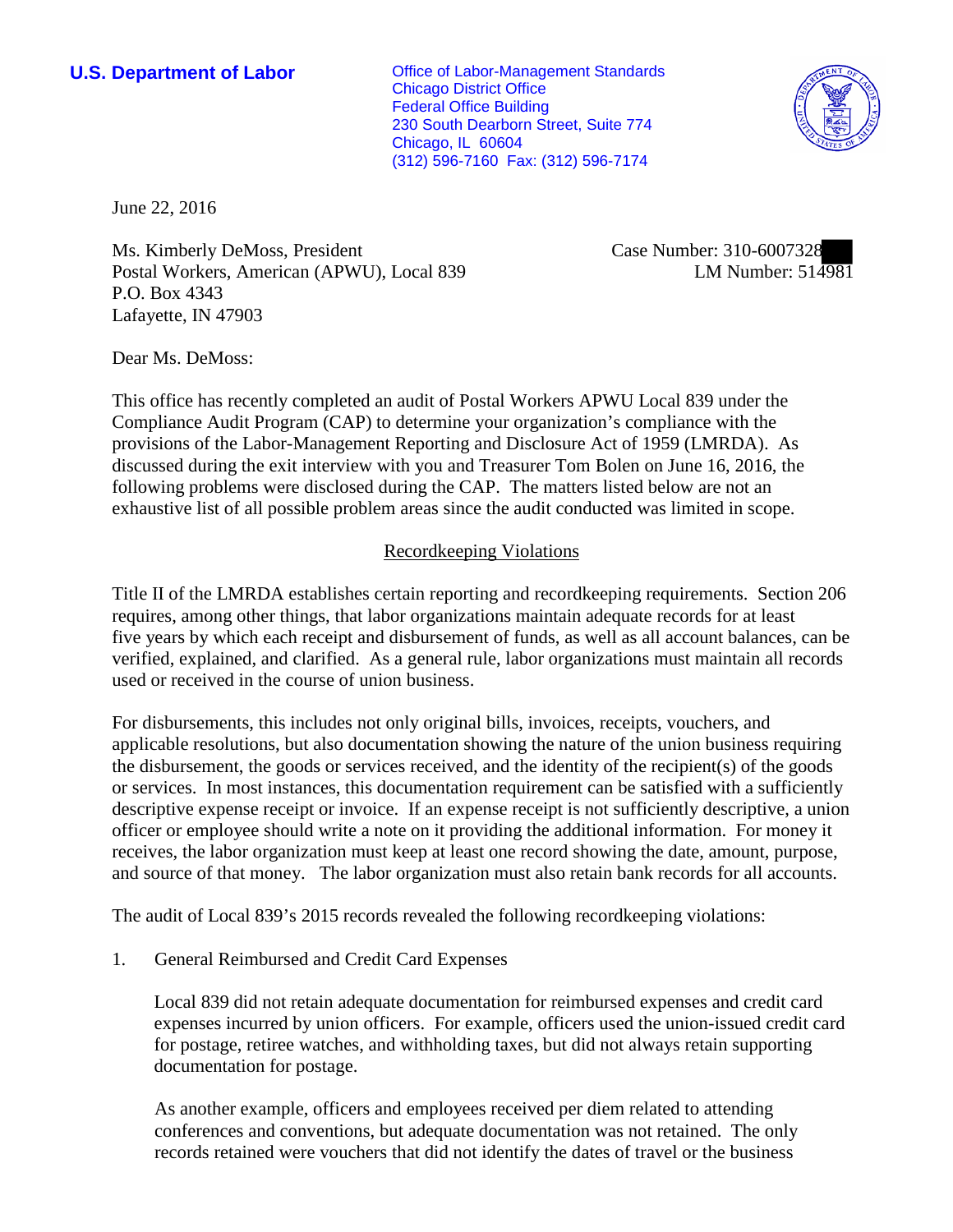purpose of each trip. In the case of per diem payments to officers for travel on union business, Local 839 must maintain records which identify the business purpose of each trip, the dates of travel, the destination, and the per diem rate paid. During the exit interview, I provided a compliance tip sheet, *Reimbursed Travel Expense Payments,* which contains a sample of an expense voucher Local 839 may use to satisfy this requirement. The sample identifies the type of information and documentation that the local must maintain for officer expenses.

As noted above, labor organizations must retain original receipts, bills, and vouchers for all disbursements. In addition, in the case of these types of travel expenses, the records retained must also identify the dates and union business purpose of the travel that required the expenses be incurred. The president and treasurer (or corresponding principal officers), who are required to sign your union's LM report, are responsible for properly maintaining union records.

2. Reimbursed Auto Expenses

Union officers who received reimbursement for business use of their personal vehicles did not retain adequate documentation to support payments to them. Officers submitted vouchers that were not adequate because the specific dates of travel were not properly identified. Local 839 must maintain records which identify the dates of travel, locations traveled to and from, and number of miles driven. The record must also show the business purpose of each use of a personal vehicle for business travel by an officer or employee who was reimbursed for mileage expenses.

Based on your assurance that Local 839 will retain adequate documentation in the future, OLMS will take no further enforcement action at this time regarding the above violations.

## Reporting Violations

The audit disclosed a violation of LMRDA Section 201(b), which requires labor organizations to file annual financial reports accurately disclosing their financial condition and operations. The Labor Organization Annual Report (Form LM-3) filed by Local 839 for the fiscal year ended December 31, 2015, was deficient in the following areas:

1. Acquire/Dispose of Property

Item 13 (During the reporting period did your organization acquire or dispose of any assets in any manner other than by purchase or sale?) should have been answered, "Yes," because Local 839 gave t-shirts and watches totaling at least \$800. The type and value of any property received or given away must be identified in the additional information section of the LM report along with the identity of the recipient(s) or donor(s) of such property. For reporting purposes, each recipient need not be itemized. Recipients can be described by broad categories, if appropriate, such as "members" or "new retirees."

2. Officers Not Listed